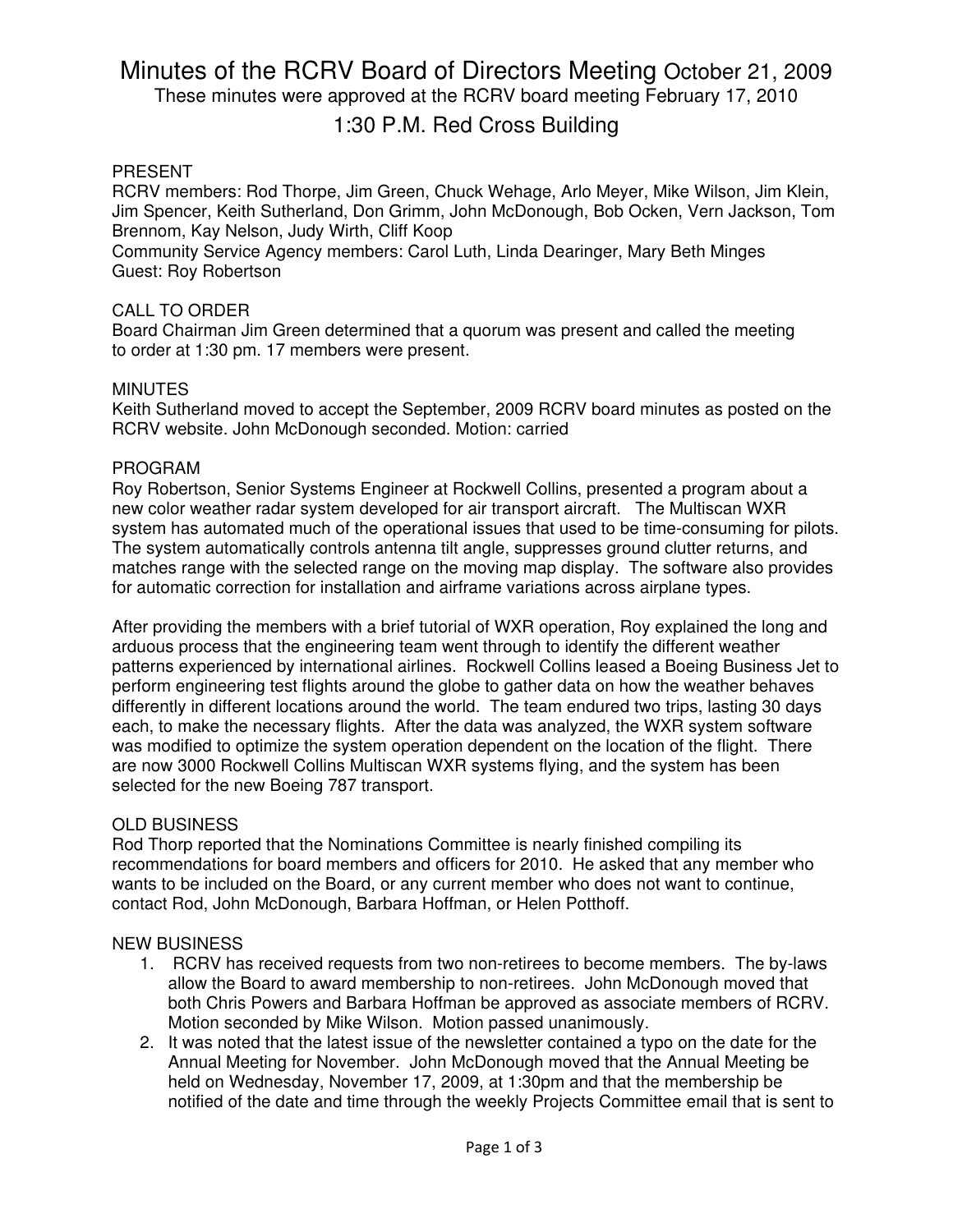## Minutes of the RCRV Board of Directors Meeting October 21, 2009

These minutes were approved at the RCRV board meeting February 17, 2010

all active members. It was noted that the Board Room of the Red Cross is not available on November 18, but is reserved for RCRV on the 17<sup>th</sup>. Motion seconded by Rod Thorp. Motion passed unanimously.

## PARTNER AGENCY REPORTS

## **1. Carol Luth- Vision in Motion, Spanda, Inc.**

 Spanda Inc. team returned from a successful trip to Kipkaren, Kenya. We took over 28 bags and boxes of medicines, eye equipment, medical equipment,a portable ultrasound machine, water chlorination systems, and hand knitted dolls for the children living in the orphanages.

 We are continuing to work on the need for a clean water supply. More pictures and stories of the trip will be posted on our blog site: www.eyecarekenya.blogspot.com. The Vision In Motion staff spoke at the Covenant Brain Injury Conference in Waterloo on Saturday, October 24th.

## **2. Linda Dearinger- Heritage Agency on Aging**

 The last TV conversion referral needs a converter box which she can't afford. Bob Ocken said he had a box he would donate.

 Heritage had arranged for continuing education to take the reservation calls for the Rockwell retiree presentations at KTOS and arranged for the set-up with KTOS staff.

## RCRV COMMITTEE CHAIR REPORTS

## 1**. Community Projects- John McDonough**

- o John Wauer is again working on building 8 more bandage winders for Mercy Medical Center.
- o We continue to design and build ramps for the WRAP program.
- o Cliff Koop continues to fabricate Astronaut Boards for St Luke's Witwer Therapy Children's Center. He has completed 55 to date and is working on 5 more.
- o Continuing to provide mentoring for the Lego Program in various local schools. We are also providing assistance with the University of Iowa with the FIRST Tech Challenge program which is for high school students for robotics larger than Lego's but smaller than the Linn-Mar type robots
- o Tina Ryan of Hawthorne Hills requested our help in moving their clients from one apartment to another while remodeling occurs.
- $\circ$  Louanne Lawson of Marion Schools has requested our help with mentoring.
- $\circ$  Don Wickenkamp will be teaching another class on PC Maintenance starting in December. Several openings are still available. Contact Barb the REACT Center. This is a very worth while class. I recommend it to all folks who have computers.
- $\circ$  The Children's Museum in Coralville has opened their Aviation Display. The parachute drop was designed by Jack Murphy.
- o Joe Wells, Jim Wolfe and myself have been putting together the 2010 Rockwell Collins Insurance presentation that will be provided to RC retirees the last week in October. We were shut off last week and have not been turned back on. Rockwell Collins negotiated with both Wellmark and Humana so that they would foot the bill for room 100 at the KTOS Center in Marion. Thank you Chris for your efforts. Reservations are being made by Heritage @ 398-1022 or 1-800-332-8833 or online at www.heritageaaa.com.